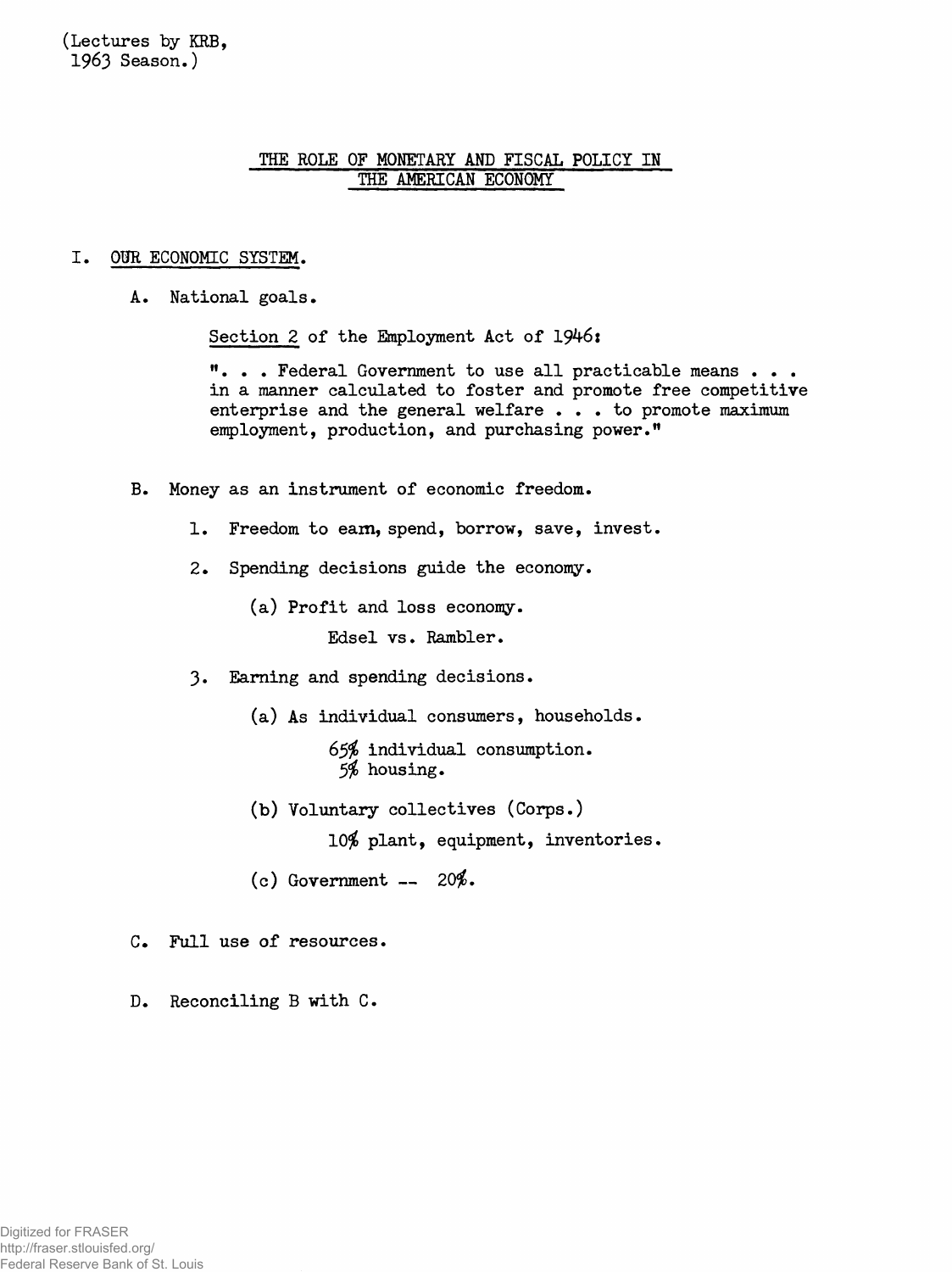- A. When Government activity was relatively small.
	- **1. Government decides functions and costs.**
	- **2. Raises revenue to pay.**
	- **3. Except emergencies war.**
	- **4. Tariff qualification.**

**B. Sheer modem magnitudes.**

- **1. Big effect inevitable.**
- **2. Compensatory fiscal policy.**
	- **(a) Concern with cyclical stability.**
	- **(b) Aggregative approach.**
		- **(1) Net surplus or deficit.**
		- **(2) Built-in stabilizers.**
			- **(A) Income.**
			- **(B) Expense.**
		- **(3) Fiscal policy.**
- **3\* Problems of application:**
	- **(a) The budget process.**
		- **(1) Agencies now working on budget for fiscal 1965\***
		- **(2) By Sept. 1963 departmental estimates due for 1965«**
		- **(3) Budget Bureau review.**
		- **(¿0 President submits in January 1964.**
		- **(5) Budget year begins July 1, 1964.**
	- **(b) Projections: 18-24- months in advance.**

|                                   | Original<br>estimate<br>$ $ Jan. 1, 1963 | Mid-year     | Jan. 1, 1963 | Actual       |
|-----------------------------------|------------------------------------------|--------------|--------------|--------------|
| Receipts<br>Expenditures          | 93.0<br>92.5                             | 85.9<br>93.7 | 85.5<br>94.3 | 86.5<br>92.5 |
| Surplus $+ \ldots$<br>Deficit $-$ | 40.5                                     | $-7.8$       | $-8.8$       | $-6.0$       |

**FISCAL YEAR JULY 1> 1962 - JUNE 30, 1963 (\$1 billion)**

Digitized for FRASER http://fraser.stlouisfed.org/ Federal Reserve Bank of St. Louis